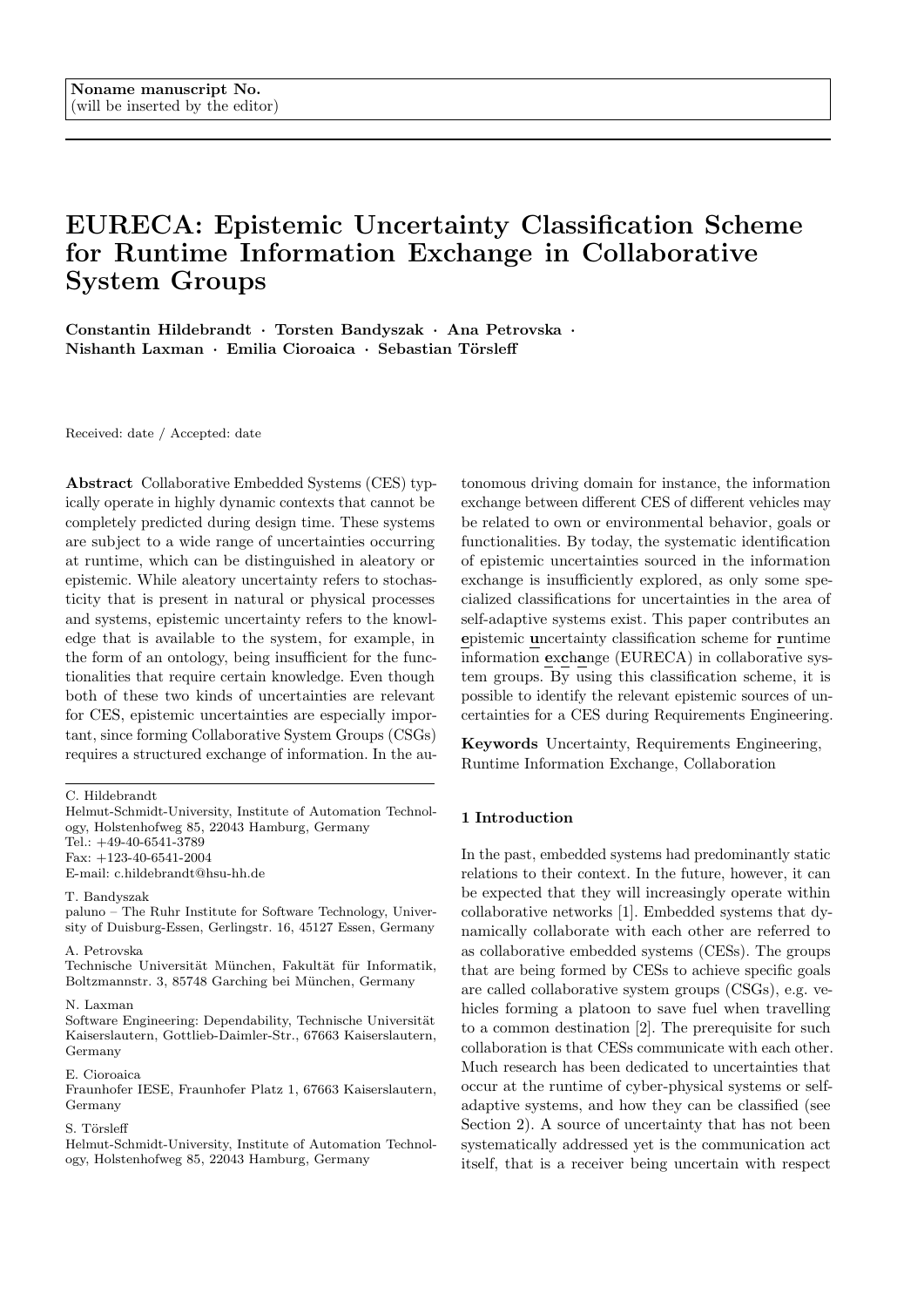to the information that a sender wants to convey. For instance, when a vehicle in a platoon proposes a new target speed of 60 by sending a message including only the number '60', it might be unclear whether the number is referring to miles per hour or kilometers per hour. Another example would be the presence of unknown concepts in a message, for example, the sender referring to the concept "speed" in a message, while the receiver is only aware of the concept "velocity".

This contribution introduces an approach for addressing communication-induced epistemic uncertainties. On the one hand, the approach provides a classification scheme for such uncertainties. On the other hand, it provides a method for applying the scheme as a checklist to support the systematic analysis of potential uncertainties in the communication of CESs. This is based on scenarios and can be integrated into the requirements engineering of such systems in order to explicitly take uncertainty into account. The analysis of consequences, e.g. hazards, that may arise from communication-induced uncertainties is not in the scope of our approach. However, it is positioned to provide structured inputs to such scenario analyses. We employ the autonomous driving domain as a running example as well as for the exemplary application of our approach. The approach, however, is designed to be applicable for all application domains of CSGs. As such, preliminary validation has been performed for two additional domains - factory automation and energy distribution.

This paper is structured as follows: Section 2 presents the body of research regarding runtime uncertainties to put our research into context. In Section 3, we discuss uncertainties that may arise within CSGs. Subsequently, we introduce our approach in Section 4. In Section 5, we present an exemplary application of our approach within the autonomous driving domain. We conclude the paper in Section 6 with a conclusion and outlook.

#### 2 State of the Art – Runtime Uncertainty

The term uncertainty has been broadly discussed across many disciplines and sciences. In the literature there are many different given definitions and considered perspectives when it comes to defining and classifying uncertainties. For example, Walker et al. [3] consider uncertainty from a decision making point of view, to support making decisions in the presence of uncertainty. Refsgaard et al. [4] discuss uncertainty in the area of natural environment modelling. Foreseeably, in the area of computer science and software engineering, uncertainty is most notably discussed in the context of self-adaptive systems [5–9] and cyber-physical systems [10]. In these systems uncertainties have a central role, which stems from the manifestation of the dynamic nature of the systems.

#### 2.1 Uncertainty Fundamentals

Cailliau and Lamsweerde [11] differentiate two essential levels of uncertainties: physical uncertainty and knowledge uncertainty. Physical uncertainty represents all the uncertainties that may occur in the system, for example, the failure of a sensor, or in the system context. Knowledge uncertainty denotes uncertainty that relates to the estimation of physical uncertainty values by experts.

Furthermore, [3] and [7] also cover the distinction between physical uncertainty and knowledge uncertainty, here referred to as *aleatory* and *epistemic* uncertainty instead. Uncertainty is classified as aleatory, if there is no foreseeable possibility for reducing it. Aleatory uncertainty refers to uncertainty due to the inherent stochasticity that is present in natural, physical processes and systems [12]. On the contrary, uncertainty is classified as epistemic, if there exists a possibility the uncertainty to be reduced by gathering more data or by refining models [13].

#### 2.2 Classifying Runtime Uncertainties

In addition to the general categorization of uncertainties, which have been summarized in the previous Section, there are few more detailed taxonomies for classifying uncertainties that particularly focus on uncertainties that can occur at runtime. These have been, most notably, proposed in the context of adaptive systems, where uncertainty plays a major role and motivates the need for self-adaptation capabilities and associated engineering challenges [14]. All these classifications put a special emphasis on the time when the uncertainties occur, which is particularly important considering the importance of the role that time has in the above-mentioned systems. Moreover, all of the classifications introduce and focus on one or more uncertainty dimensions.

The very first classification that has been proposed by Walker et al. [3] (2003), targeting uncertainties in model-based decision support, which is closely related to the decision making and actions performed by software systems at runtime. As we will see below, more recent and software-specific classifications actually build upon [3]. Walker et al. identify three dimensions of uncertainties: nature, location, and level. Nature refers to the distinction of aleatory and epistemic uncertainty, which has been already discussed in the previous subsection. The *location* identifies where the uncertainties manifest. The level of uncertainty classifies uncertainty according to lack of knowledge and lack of awareness of knowledge deficits. Namely, in our classification we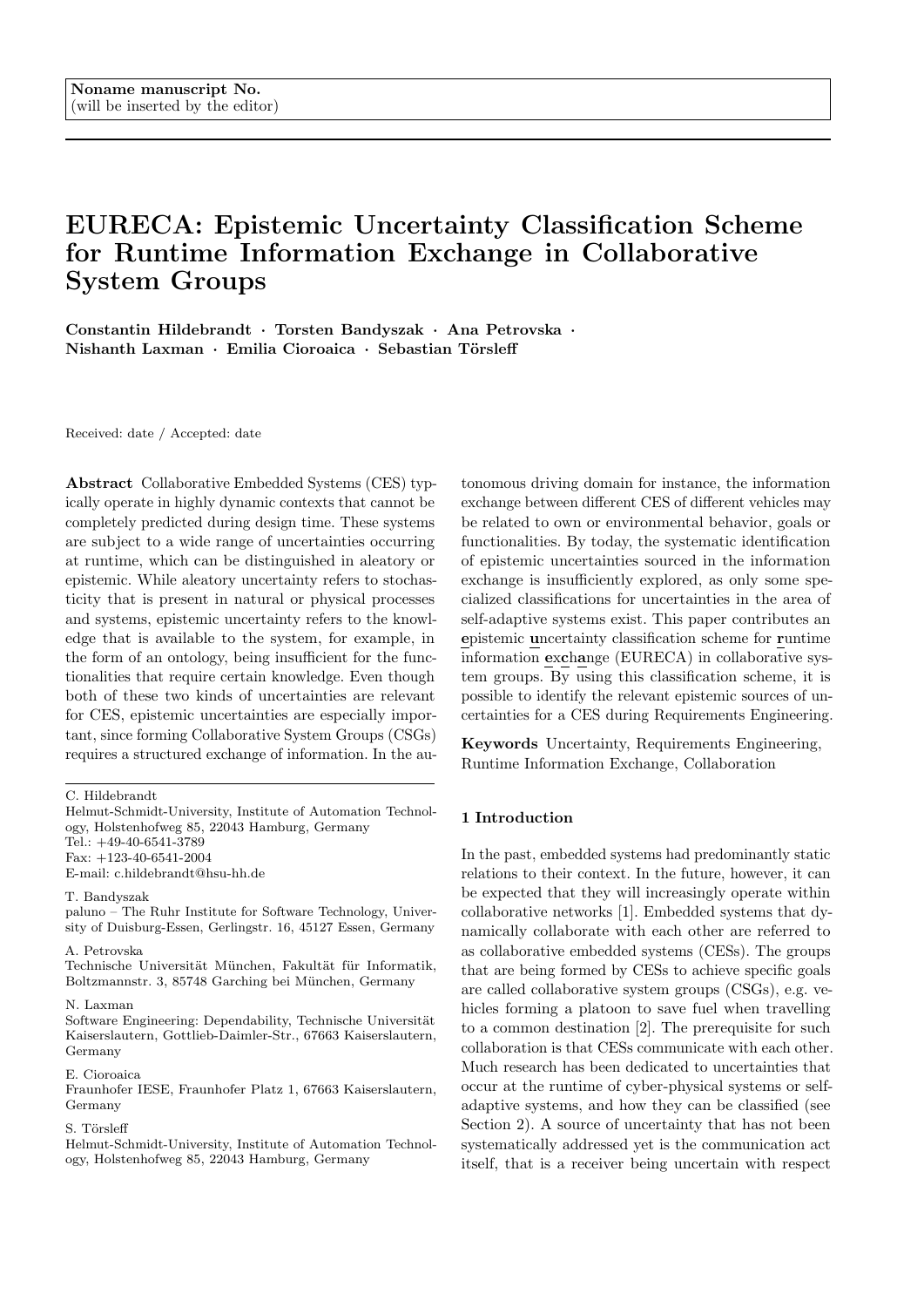map the information exchange to Walker's location dimension, and we refer to their level dimension as *lack* of knowledge. Additionally, we provide a schema based on representation of knowledge using ontologies.

Ramirez et al. [6] (2012) propose a taxonomy and describe potential sources of uncertainties on three different levels, according to the life cycle phase in which uncertainty can occur: the requirements level, design level, and runtime level. During the development of the system, the sources of uncertainties mainly refer to consequences of deficiencies in conducting the development activities, such as ambiguous requirements, or an inadequate design. For instance, such uncertainties may be rooted in insufficient requirements negotiation or the inherent volatility of requirements. In contrast, runtime uncertainties affect the decision making of the envisioned system during operation. The sources of uncertainties at the higher levels, subsume the sources of uncertainties on the lower levels. Therefore, if the source of uncertainty is not resolved at the lower level (for example, on the requirements level), then it propagates to the higher ones (design level, and potentially runtime level). According to [6], potential sources of runtime uncertainties are mainly related to interactions between the system and its context, including sensor noise, inaccuracy of sensor measurements, or an unpredictable system environment. We focus on the system's ability to exchange information during operation, hence, runtime uncertainties in respect to Ramirez's taxonomy.

Perez-Palacin and Mirandola [7] (2014) focus on uncertainties that can be present in (formal) models used during development and at runtime to guide selfadaptation. Their taxonomy of model uncertainty is based on [3], and they further extend the identified sources of uncertainties in [5]. Primarily, they adopt two dimensions out of the three-dimensional taxonomy proposed by Walker et al. in [3]: nature (aleatory and epistemic uncertainty) and location. The location of an uncertainty identifies the place where uncertainty is visible in a model, for example, uncertainty can be related to the information a modeling language should be able to express and its limitations, to the way the reality is represented using prescribed modeling elements, or to the properties of model elements to be used for further analyses [7]. Among all of the proposed uncertainty classifications and taxonomies, Perez-Palacin's taxonomy is the closest to our contribution. The different uncertainty locations mentioned in their work have a lot in common with the distinction of different levels in our information exchange representation.

The most recent and sophisticated classifications are given by Mahdavi-Hezavehi et al. [8] (2017), which has been elicited from a systematic literature review, and

by Camara et al. [9], which can be seen as an extension of the first taxonomy by Mahdavi-Hezavehi. Both give one of the most prominent classifications, identify and categorize plenty of previous works on uncertainty.

Mahdavi-Hezavehi et al. [8] first identify an initial uncertainty dimensions classi cation schema and initial source classi cation schema, based on the previous literature, in particular the work by Perez-Palacin et al. [7], Refsgaard et al. [4], David Garlan [15], Esfahani and Malek [5], and Ramirez et al. [6]. The initial uncertainty dimensions classi cation schema comprises four uncertainty dimensions: location (where the uncertainty manifests within the complexity of the model), nature (whether the uncertainty is due to the imperfection of the knowledge, or due to the inherent variability of the event), level/spectrum (where the uncertainty manifests along the spectrum between knowledge and ignorance), and sources (refers to the variety of uncertainties sources). The initial source classi cation schema comprises three uncertainty sources: model (uncertainties originating from system models), goals (uncertainties emerging from the systems goals and their obscurities), and environment (uncertainties originating from different environmental circumstances). They extended and completed both the dimension schema and source classi cations schema based on data they extracted from their primary study.

Therefore, both taxonomies distinguish ve dimensions of uncertainties: location, source, nature, level, and emerging time. Hence, the classifications extend the initial three-dimensional concept from [3], and incorporate the source and emerging time (design-time or runtime) as fourth and fifth dimension. Additionally, Mahdavi-Hezavehi et al. extended the *initial source clas*si cation schema to following generic classes of uncertainty sources: model uncertainty, adaptation functions uncertainty, goals uncertainty, environment uncertainty, resources uncertainty and managed system uncertainty.

In the last three [7–9] classifications, the uncertainty sources are always use-case specific and there is no alternative in using the classifications without using their model specifications (context model, resource model or goal model). However, in CES practice, there will be models defined by an external entity—industry, for example. Sometimes there might be even models that are not envisioned yet. This leaves open the question whether it is meaningful to classify uncertainty sources by using a specific kind of model. In our work, we are proposing a classification scheme that can be used to identify uncertainty sources in any kind of model.

Our approach provides a classification schema for types of epistemic uncertainties at runtime, with special emphasis on uncertainties originating from information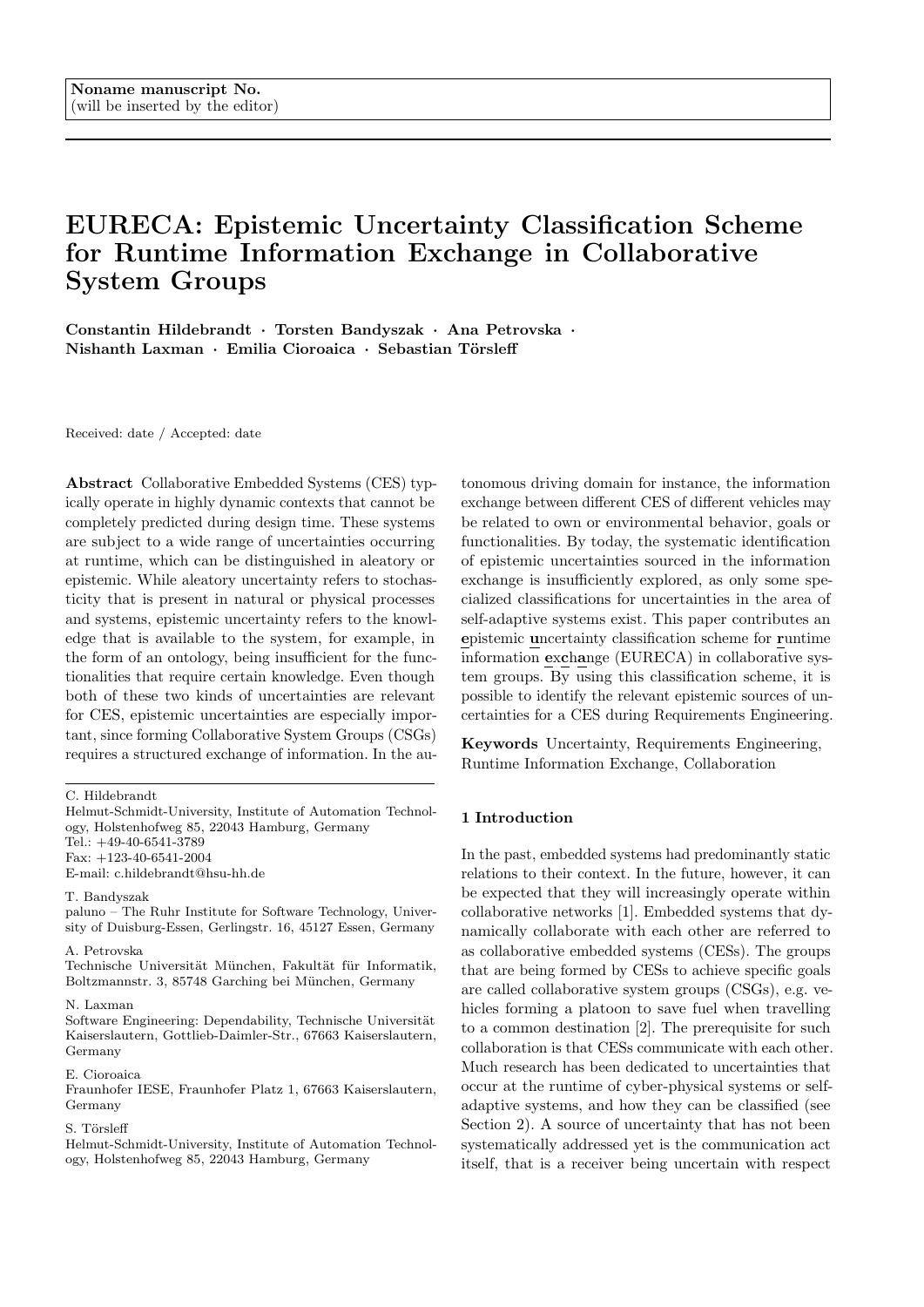exchange in collaborating systems, which has not been addressed by another uncertainty classification to the best of our knowledge.

# 3 Epistemic Uncertainties in Collaborative System Groups

#### 3.1 Information Exchange in CSGs

In the following, we introduce some general characteristics of collaborative embedded systems (CES), which pose specific challenges to the consideration of different kinds of runtime uncertainties. Such collaborative embedded systems (CESs) operate in highly dynamic environments. Additionally, CES collaborate when they combine their individual capabilities to achieve a common goal. Achieving a common goal can be beyond the capabilities of the individual systems, and thus specifically require a collaboration. When systems collaborate to achieve a specific goal, they form a collaborative system group (CSG). A CSG can evolve dynamically, for example, it might include new CES, or even dissolve.

To illustrate CES and CSG throughout the paper, we use examples from autonomous driving, which is an interdisciplinary research area that has recently gained much attention in the scientific community. In particular, we focus on vehicle platooning as an exemplary use case relevant for autonomous driving. A platoon is a group of vehicles controlled by cooperative adaptive cruise control (CACC) systems that utilize networking and communication to enable collaboration among the partaking vehicles, and can thus be considered a CSG [2]. A common goal that can be achieved through minimizing following distances in a platoon, is reducing the fuel consumption. Applied to heavy-duty trucks, platooning enables fuel savings of up to 20% [16].

A CES, which is under initial consideration for a potential engagement in a collaborating group, is called system under consideration (SUC), and is embedded into its operational context at runtime [17]. In the example of a platoon, the individual CACC systems controlling the partaking vehicles are the CES; however, to keep things simple, we simply denote the different vehicles as CESs under consideration. In general, the context of a system consists of all objects that are relevant to the system, but cannot be influenced by developers and is perceived as given [18]. Context objects (COs) can be divided into two different types [19]: Collaborative context objects and non-collaborative context objects. A collaborative context object is able to share information about itself in a reactive or proactive manner with the SUC; for example, the SUC calls a self-description service, or a collaborative context object pro-actively sends a selfdescription to the SUC or other CESs in a CSG, while

accessing a network. In order for their collaboration to be initiated, CESs have to analyze each others' information, for instance, their specifications of functional and quality properties. In the platooning example, different collaborating vehicles exchange such information to communicate their destinations of travel [20]. Hence, from the point of view of one vehicle, the other vehicles of a platoon are collaborative context objects that interact with it. In contrast, non-collaborative context objects are unable to provide a machine-readable description of information that is required to collaborate with the SUC. Nevertheless, they can be perceived by the CESs, or they may even interact with CESs in some non-collaborative, passive manner. For instance, a radar sensor measuring the distance to a preceding vehicle can be considered non-collaborative.

## 3.2 Epistemic Uncertainties in Vehicle Platooning

As mentioned in Section 3.1, we focus on potential uncertainties that may occur in a platoon. There are many control paradigms available for realizing a platoon [21], which we do not discuss in detail. A platoon is typically led by a platoon leader that plays a special role, and a set of vehicles following the platoon leader [22]. Typically the vehicle with the highest safety characteristics is determined as the leader, which is negotiated among the vehicles [23]. One particular form for realizing a platoon is through joining a smart ecosystem as presented in [24]. Smart ecosystems consists of actors with different goals [25] that influence the dynamics within an ecosystem and bring along a set of uncertainties regarding system's goals. Moreover, ecosystems are not formed from scratch, already existing systems can be enhanced with software updates that make them collaborative. An example of a platoon formation as a smart ecosystem is through download of software updates that enables sharing of context information. At an entry point on a highway autonomous vehicles can get software updates that enable them to form a platoon through sharing of information regarding the perception of the environment.

In order to illustrate what kinds of epistemic uncertainties can occur in such a vehicle platoon, we consider one specific example scenario, i.e., the joining maneuver where a vehicle joins the platoon in the middle. The following explanations are based on the detailed description provided in [22]. A vehicle detects a platoon with roughly the same destination, and requests to join it. The platoon leader then coordinates the formation of a gap where the new vehicle can join the platoon. To this end, it communicates the gap information (i.e., the join position) to the new vehicle, which then adjusts its speed to approach the required position. The gap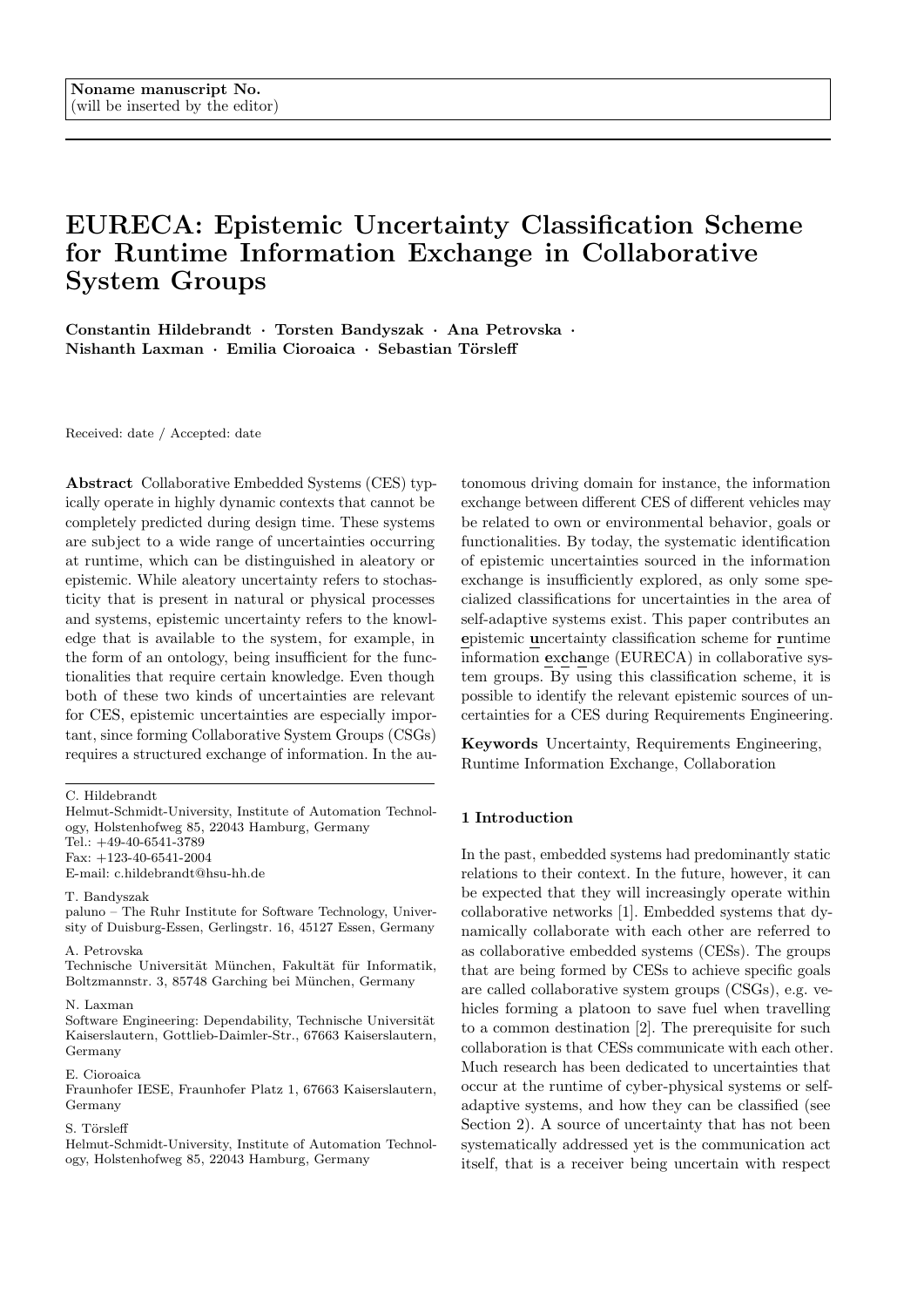is opened by establishing a temporal second platoon (led by the vehicle in front of which the new vehicle is supposed to join) reducing its speed. Eventually, the joining vehicle is notified about the opened gap, and changes the lane to join in.

The coordination of the joining maneuver requires the exchange of a significant amount of information between vehicles. For example, the joining vehicle needs to check if its goals are compatible with the goals of the platoon leader. Exchanged goal specifications may include, for example, desired speed of travel (cf. [26]), or targeted fuel or energy savings. There are other scenarios in which information exchange is necessary to negotiate between different vehicles. Consider a scenario wherein an ambulance needs to arrive at a particular destination fast, and therefore its goal is to overtake it. To this end, the ambulance communicates its priority goal and thereby may request the platoon to change the lane to enable overtaking (cf. [27]).

In the scenarios sketched above, a wide range of potential uncertainties can occur. In addition to aleatory uncertainties originating from the physical surroundings, which are out of scope of this paper, major issues arise from epistemic uncertainties related to the information that is exchanged between vehicles. In general, different representations and different underlying ontologies of the versatile kinds of information exchanged within a platoon are potential sources for uncertainties that can occur at runtime. This might be due to the fact that vehicles built by different Original Equipment Manufacturers (OEMs) interact with each other, which is an important challenge in autonomous driving [28, 29].

In a platoon, information about the context, including other vehicles or pedestrians, is exchanged, for example, through a smart ecosystem as introduced above. The perception of every vehicle differs. For example, consider the case where a human-driven vehicle enters the gap that has been formed for some other vehicle to join the platoon [22]. This situation may be detected by the joining vehicle through its on-board sensors, but not yet realized by the platoon leader (e.g. due to communication delays within the platoon, cf. [30]). As a consequence, the perception of the gap in the middle of a platoon by the platoon leader and the joining vehicle differs, which leads to ambiguous information about the context when respective information is exchanged [31].

Epistemic uncertainties could also be related to the goals of individual vehicles, which need to be negotiated in a platoon (for example, for joining). Being part of a CSG formed as a smart ecosystem, a CES interacts with other systems that have collaborative and competitive goals [25]. For instance, a platooning vehicle may leave its current platoon after detecting another one

with more closely related goals. Uncertainties related to misunderstanding goals of different vehicles can have serious, hazardous effects. Due to different ontologies for expressing goal information used by different OEMs, a collaborating system could have a goal that is not properly understood by other vehicles in the platoon or it is not properly declared. This creates miss-understandings that can lead to safety-critical situations. For example, an individual goal of a vehicle to move forward in order to leave the platoon is communicated to the preceding vehicle that understands it as a goal in the platoon. As a consequence the preceding vehicle, in order to drive closely to the vehicle in front, increases its speed and causes a crash. Hence, solutions to assure safety in case of goal uncertainties need to be in place. Of course, in an ideal situation a single standardized ontology would be in place (for example, to exchange safety-related knowledge about accidents [32,33]), preventing such misunderstandings. However, there are still open research challenges regarding the interoperability of heterogeneous collaborating vehicular systems using different knowledge representations [34,35]. Furthermore, in order to achieve competitive advantage, an ecosystem, in our case the vehicle platoon, needs to effectively engage with external partners in order to maximize the benefits [36]. Hence, the classification scheme proposed in the next section aims at supporting the systematic identification of epistemic uncertainties that may occur during information exchange.

# 4 An Uncertainty Classification Scheme for Collaborative Embedded Systems

This chapter introduces a classification scheme that can be applied during Requirements Engineering for identifying and classifying epistemic uncertainties that result from information exchange between CESs. For this purpose, we introduce a simplified knowledge modelling procedure for capturing human knowledge in an ontology in Section 4.1. Two main classes of epistemic uncertainties in information exchange are introduced. Based on these definitions, Sections 4.2 and 4.3 include definitions of specific sub-classes for each main class, before Section 4.4 introduces the structure of the epistemic uncertainty classification scheme for runtime information exchange (EURECA) and where it is applied in Requirements Engineering.

## 4.1 Knowledge Modelling Procedure

As a special branch of knowledge engineering, ontological engineering is concerned with the formalization of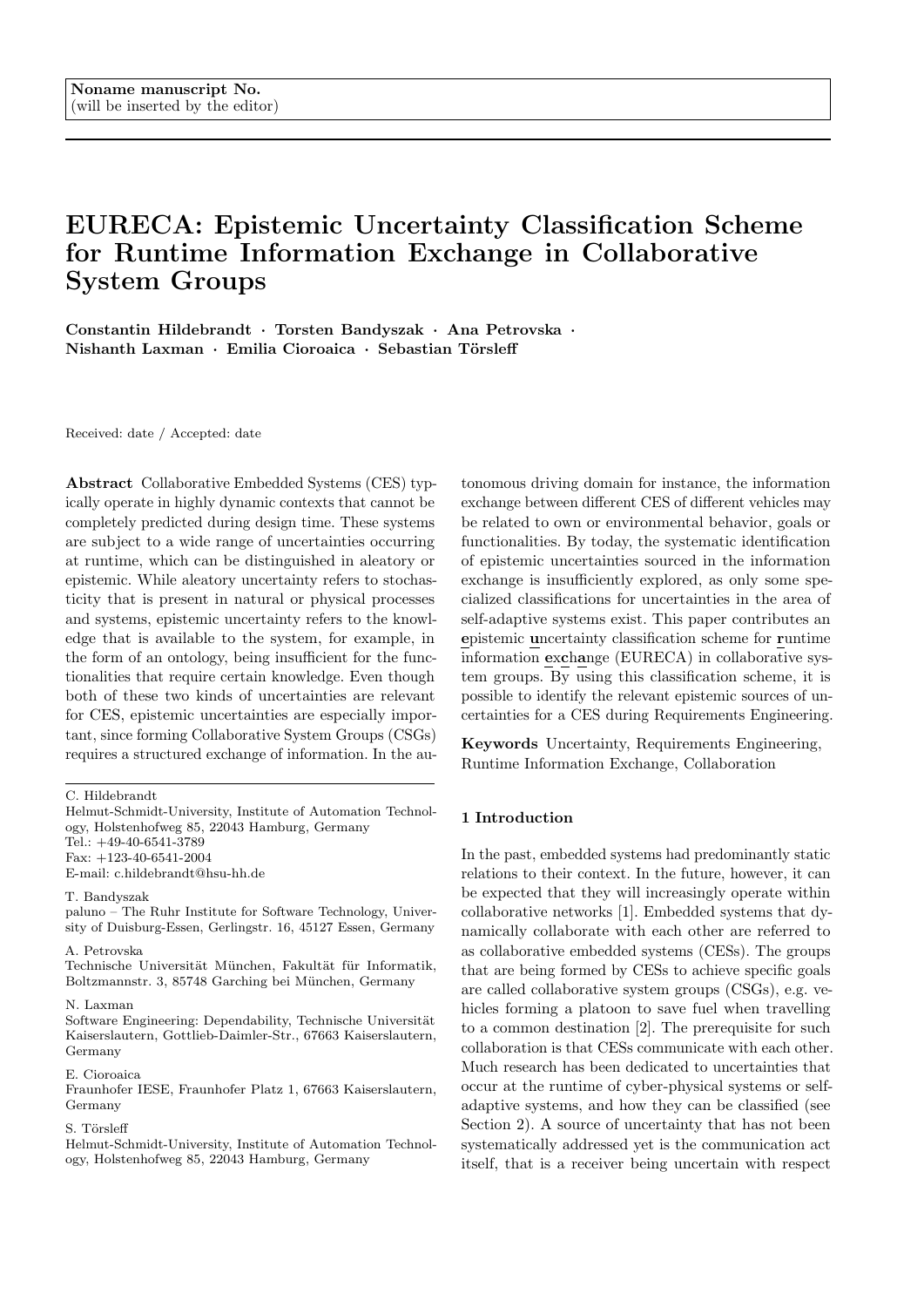

Fig. 1 Knowledge Modelling procedure

human knowledge in a machine readable way, i.e. an ontology [37]. To obtain such an ontology, one has to perform certain modelling steps, which are subsequently described by adapting a simplified procedure of [38]. The procedure is also summarized in Figure 1 while the red and gray color emphasize the application of the procedure by different development teams (constructing the SUC and, from the point of view of the SUC, the CO, respectively).

When formalizing human knowledge, the SUC's developers capture their real-world perception in presentation patterns first, e.g.: "vehicle must brake in case of an obstacle in the driving lane". Afterwards, these informal presentation patterns are transformed into a conceptualization  $\kappa_{SUC}$  of the SUCs domain (e.g. autonomous driving)  $\kappa_{SUC} = (D, \langle)$  with D being relevant concepts of the SUCs domain and < being relevant relations between concepts of the SUCs domain.

Describing the real-world context of a vehicle that should be communicated during runtime for instance, requires a conceptualization  $\kappa_{SUC}$  of the realworld concepts  $D = \text{free}, \text{vehicle}, \text{distance}, \dots, q, \text{include}$ ing relations between these concepts  $\langle \rangle = | \hat{f} \rangle$ hasDistance distanceg, f...g. After having defined the developer's real-world perception in the conceptualization  $\kappa_{SUC}$ , one can choose, depending on the application's needs, a language  $L$  that should represent the conceptualization in a machine readable format. Common languages in the field of Ontological Engineering are, for instance, Ontology Web Language Description Logics (OWL-DL) and First Order Logics [37]. Each language has its own vocabulary V (e.g. atomic concepts and atomic roles in Description Logics) denoting possible elements for representing parts of the conceptualization  $\kappa_{SUC}$ .

The transformation of the conceptualization  $\kappa_{SUC}$ into the vocabulary  $V$  is called ontological commitment  $K_{SUC} = (\kappa_{SUC}, V)$ , where each part of the conceptualization is mapped to an element of the vocabulary. For the extent of this paper, we introduce a simplified formal definition of a ontological language with vocabulary  $V_S = (C, R, A)$ , where C is a set of concepts, R is a set of relationship types among concepts, and A is a set of attributes.  $C, R$  and  $A$  are defined as tuples where:

$$
- c 2 C; c = (t_c, d_c) \n- r 2 R; r = (t_r, d_r) \n- a 2 A; a = (t_a, d_a)
$$

While the term  $t \nvert 2 \nvert T$  only relates to the former defined  $D$  and  $\langle$  (e.g. "Tree"), the formal definition  $d 2 D$  uses the vocabulary of the language  $V<sub>S</sub>$  in order to describe the term with that language (e.g. describing "Tree" in description logic).

The result of the ontological commitment is the ontology  $O_{SUC}$  that can be used as a machine-readable artifact at runtime for representing intensional, terminological knowledge (T-Box or type level of knowledge, e.g. terms and logical definitions of "tree") and extensional, assertional knowledge (A-Box or instance level of knowledge, e.g. recognized instances of passed by "trees" and their distance to the SUC) [39]. This knowledge modelling procedure is applied by the developers of the SUC, but also by developers of the COs, resulting in possibly different knowledge models.

When sending messages, we assume that the CES (i.e., SUC or a CO) transform only an excerpt of their extensional knowledge due to performance reasons into a message instead of sending their complete extensional knowledge. Therefore, the message only contains information which must be processed to extensional knowledge by the receiving device again.

For the instantiation of extensional knowledge in a message, the following definitions are necessary. A message m sent by the SUC that uses the ontology  $O_{SUC}$ for the specification of the message content, contains a set of information items I. Each information item  $i \, 2 \, I$ is a tuple  $i = (v, rel)$ , where v is defined as the value of the information item (e.g. value of an attribute a or target and source of a relation  $r$ , or an ID as an instance of c), and rel  $2(C \mid R \mid A)$  is defined as the mapping of each information item to the ontology, specifying the semantics of each value using the defined formal semantic definition of  $O_{SUC} = fC, R, Ag$ . We can now motivate two super-classes of epistemic uncertainties in information exchange through the following example. A CO and an SUC communicate by exchanging messages, while using individual ontologies  $O_{CO}$  and  $O_{SUC}$  respectively, for the semantic specification of the information items within messages. An exemplary message could contain information for triggering an emergency brake maneuver when a CO identifies an obstacle and informs the SUC. In order to convey the emergency brake information, the CO sends an excerpt of its own extensional knowledge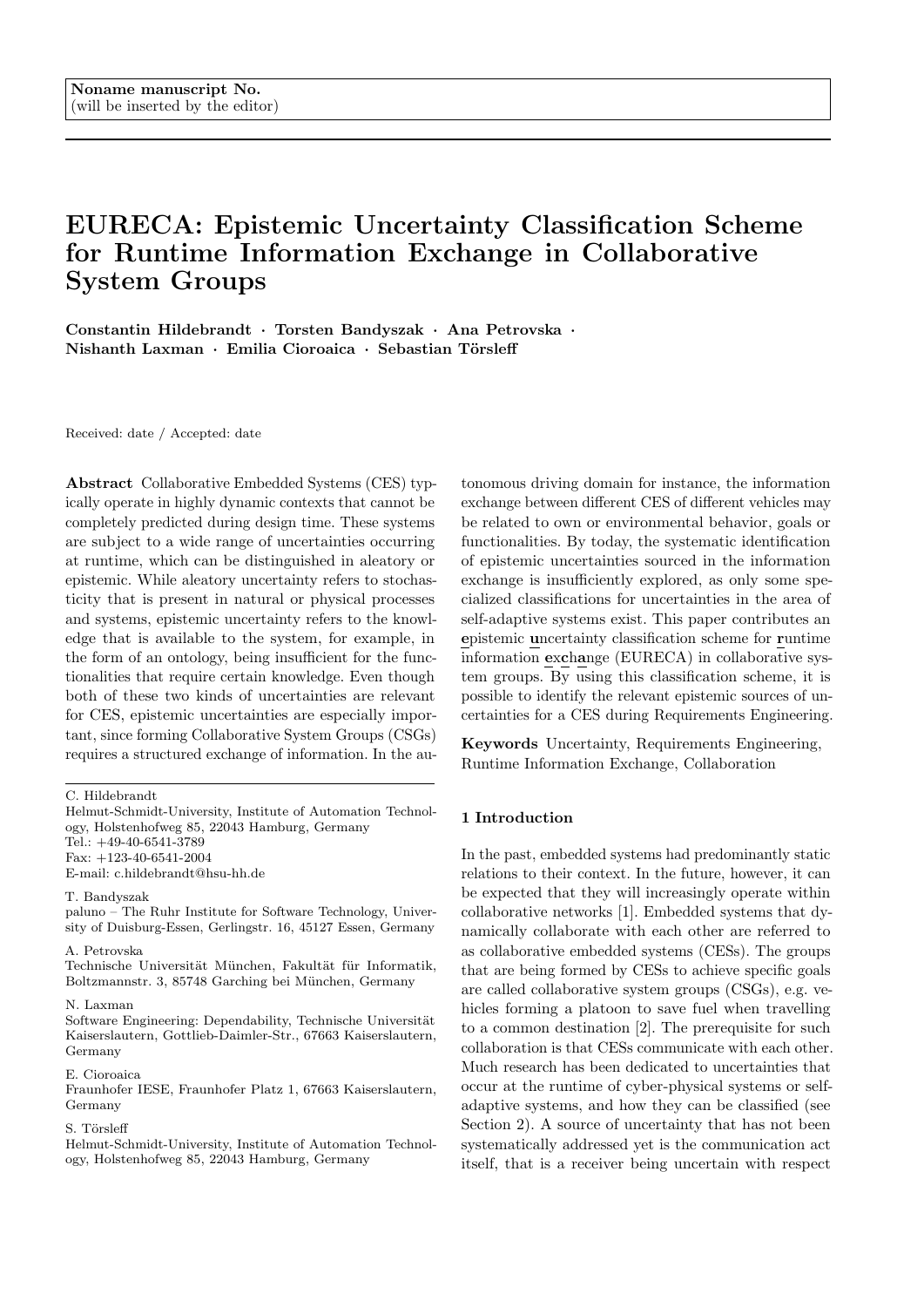within a message m, which has been created based on its intensional knowledge. The SUC receives the message and processes the contained information in order to transform it into extensional knowledge according to its own intensional knowledge. There is no epistemic uncertainty in information exchange, if

- 1. All used ontological elements of the message  $m$  are known and consistent to both, the SUC and CO, defined as true for the following statement:  $\mathcal{S}i_j$ :  $(rel_j 2 C_{O_{CO}}$   $\gamma$ rel<sub>j</sub> 2  $C_{O_{SUC}}$ )  $(el_j 2 R_{O_{CO}}$   $\gamma$ rel<sub>j</sub> 2  $(R_{O_{SUC}})$   $(rel_j 2 A_{O_{CO}} \wedge rel_j 2 A_{O_{SUC}})$
- 2. The information items within the message m:  $i_j =$  $(v_j, rel_j)$  are not missing or violating (semantical inconsistency) a specification according to the definitions of  $O_{SUC}$ , and are not incomplete or inconsistent with respect to the actual situation of the SUC

If these two conditions hold, epistemic uncertainties sourced in the information exchange of the CO and the SUC are inexistent since both systems share the needed intensional knowledge to understand the information of message  $m$ . Moreover, the message  $m$  is well formed so that the contained information can be processed to extensional knowledge. The cases in which condition one is violated are presented in Section 4.2. Section 4.3 presents the cases violating the second condition. Section 5 introduces an exemplary application of each type and instance level uncertainty. The subsequent Sections 4.2 and 4.3 therefore only hold the necessary definitions due to the space restrictions.

## 4.2 Uncertainty Sources on the Type Level

The type level uncertainty cases, which are defined in this Section, are based on a T-Box mismatch at runtime. This may occur if CO and SUC are using different T-Boxes for specifying and interpreting the messages to be exchanged at runtime. Based on the simplified modelling procedure in Section 4.1, three reasons for a T-Box mismatch may occur:

- The ontologies  $O_{SUC}$  and  $O_{CO}$  do differ, because the conceptualization  $\kappa_{SUC}$  and  $\kappa_{CO}$  already contained different elements (see subsequent T1, T2, T3).
- The ontologies  $O_{SUC}$  and  $O_{CO}$  do differ, because the ontological commitment was done differently by the individual developers, resulting in parts of  $\kappa_{CO}$ being semantically inconsistent to parts of  $O_{SUC}$ and vice versa (see subsequent T4).
- The ontologies  $O_{SUC}$  and  $O_{CO}$  do differ, because the developers used different languages for the ontological commitment. However, this case is not considered here.

In order to simplify the subsequent formal definitions, and to ease readability, we use subscript notation to denote relevant characteristics that are required to explain the four different type level uncertainties: From the SUC's point of view, a message  $m$  can contain unknown T-Box elements  $x_u$  or known T-Box elements  $x_k$ , which are described by a term known to the SUC  $(t_{xO_{SUC}})$  and a logical definition of that term  $(d_{xO_{SUC}})$ . Each T-Box element can either be a concept, a relation or an attribut  $(C \mid R \mid A)$  within the SUCs or COs ontology:

$$
x_u(t_{xO_{CO}}, d_{xO_{CO}}); x_u \supseteq (C_{O_{CO}} \left[ R_{O_{CO}} \left[ A_{O_{CO}} \right] \right]
$$

$$
x_k(t_{xO_{SUC}}, d_{xO_{SUC}}); x_k \supseteq (C_{O_{SUC}} \left[ R_{O_{SUC}} \left[ A_{O_{SUC}} \right] \right]
$$

Figure 2 emphasizes the four different type level uncertainties by example, which are subsequently defined.



Fig. 2 Type level uncertainty example

T1, known difference in scope: At least one ontological element of the message  $m$  is not known to the SUC, and the unknown element  $x<sub>u</sub>$  has a known relation  $r_k$  to a known element  $x_k$ . From the logical description of  $d_{KDS} = (d_{xO_{CO}}, d_{rO_{SUC}}, d_{xO_{SUC}})$  it can be inferred that  $x_u$  is a more abstract/detailed (e.g. "subclassing") element than  $x_k$  or from the same granularity (e.g. "same-as"). Here, the message  $m$  is not well understood, because of intensional knowledge unknown to the SUC. Due to the known relation to the unknown element, the SUC can at least use the semantics of  $d_{rO_{SUC}}$ for further reasoning or mitigation.

T2, unknown difference in scope: At least one ontological element of the message  $m$  is not known to the SUC, and the unknown element  $x_u$  has an unknown relation  $r_u$  to a known element  $x_k$ . From the logical descriptions  $d_{UDS} = (d_{xO_{CO}}, d_{rO_{CO}}, d_{xO_{SUC}})$  it can be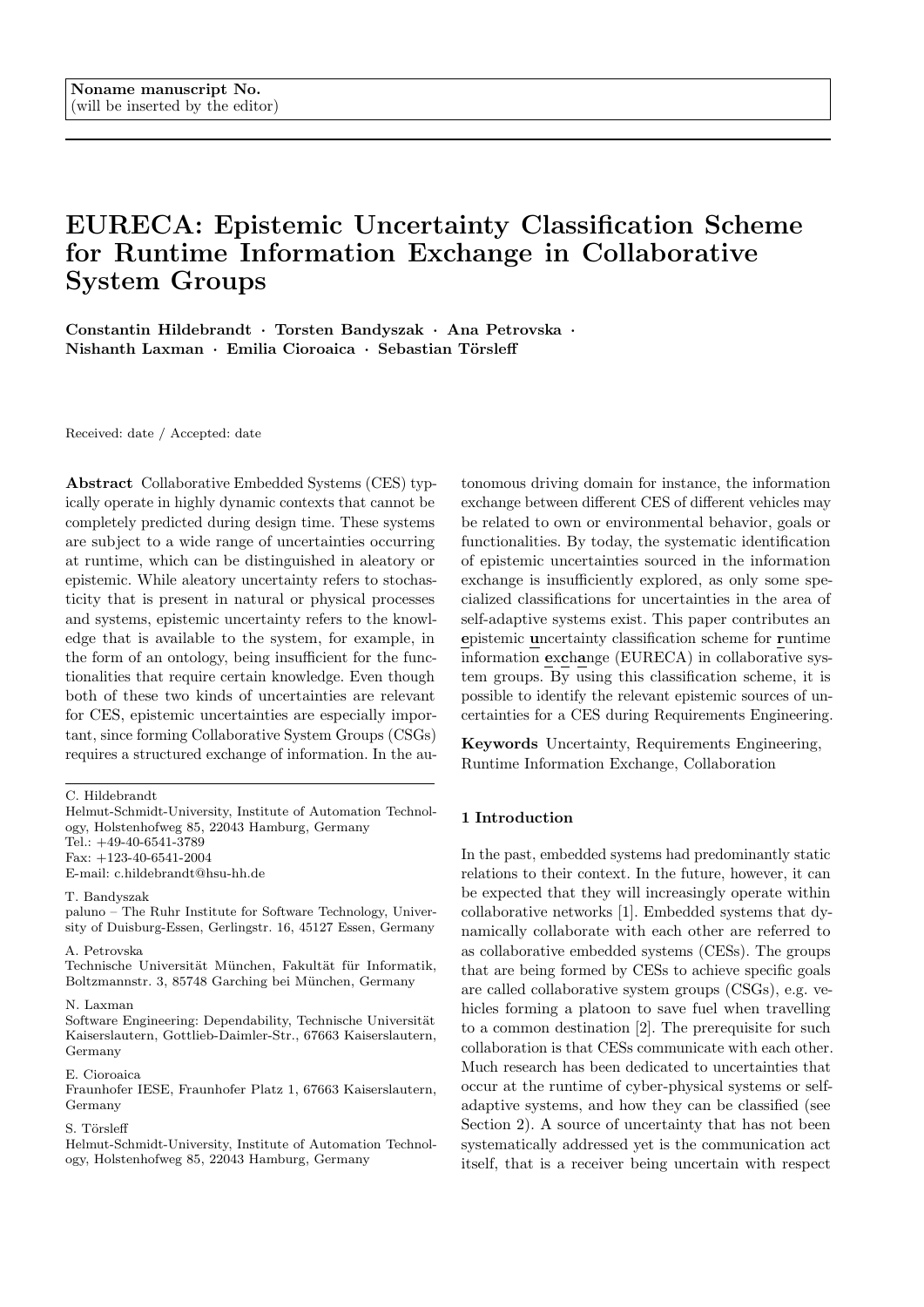inferred that  $x_u$  is somehow related to the SUC's intensional knowledge. The message  $m$  is not well understood, because of unknown but related intensional knowledge. Due to the fact, that there is no known relation to the unknown element, the SUC can only use the semantics of  $d_{xO_{SUC}}$  for further reasoning or mitigation.

T3, distinct scope: At least one ontological element of the message  $m$  is not known to the SUC, and the unknown element  $x_u$  has no known relation  $r_k$  or unknown relation  $r_u$  to a known element  $x_k$ , so that none of the aforementioned cases holds. From the logical description  $d_{xO_{CO}}$  it can be inferred that  $x_u$  does not have any relation to the SUC's intensional knowledge. The message  $m$  is not well understood, due to unknown intensional knowledge required for processing the information of message m. Due to the fact that there is no known or unknown relation to the unknown element, the SUC can only use the semantics of  $d_{xO_{CO}}$  for further reasoning or mitigation.

T4, inconsistent ontological commitments: At least one ontological element of the message m:  $x_{IOC}(t_{xO_{CO}}, d_{xO_{CO}}); x_u$  2 ( $C_{O_{CO}}$  [  $R_{O_{CO}}$  [  $A_{O_{CO}}$ ) violates known formal semantic definitions of  $x_k(t_{xO_{SUC}}, d_{xO_{SUC}}); x_k \supseteq (C_{O_{SUC}} \int R_{O_{SUC}} \int A_{O_{SUC}}).$ The element  $x_{IOC}$  has an inconsistent formal semantic definition compared to  $x_k$  in the sense of:  $(t_{xO_{SUC}} =$  $t_{xO_{CO}}$ )  $\wedge$  ( $d_{xO_{SUC}} \notin d_{xO_{CO}}$ ). The information items associated with the ontological element  $x_{IOC}$  can therefore not be used, since this would result in inconsistent intensional knowledge of the SUC. The message m is not well understood, due to inconsistent intensional knowledge used for the specification of the message.

## 4.3 Uncertainty Sources on the Instance Level

The instance level uncertainty cases, which are defined in this Section, are based on the actual information specified in the message. Instance-level uncertainties may occur if the specified information cannot be processed to extensional knowledge (A-Box) of the SUC. Based on the simplified modelling procedure introduced in Section 4.1, two main reasons may occur:

- Non-situation related: Information items contained in the message  $m$  violate the SUC's intensional knowledge  $(11)$ , or the message m is missing formal semantic specifications of contained information items (I4).
- Situation related: Based on the actual situation of the SUC, in which it processes the received message, the contained information items in message  $m$  are either situationally inconsistent (I2) or situationally incomplete (I3).

For simplifying the definition of the four different instance level uncertainties, we facilitate the subsequent definitions: From the SUC's point of view, a message m contains a set of information items  $I_m$ , containing atomic  $i_j$  (see eq. (1)). The information items that are required by the SUC in an actual situation for executing own functionalities are denoted by  $i_{rj}$  (see eq. (3)). Each information item  $i_j$  or  $i_{rj}$  includes a defined reference to a type (i.e. the T-Box element), see eq.  $(2)$  and  $(4)$ respectively:

$$
i_j \ 2 \ I_m = (v_j, rel_j); \text{ with } 0 \quad j \quad J \tag{1}
$$

$$
rel_j \not\sqsubseteq x_k(t_{xO_{SUC}}, d_{xO_{SUC}}) \tag{2}
$$

$$
i_{rj} \ 2 \ I_{req} = (v_{rj}, rel_{rj}); \text{ with } 0 \quad rj \quad RJ \tag{3}
$$

 $rel_{ri} \not\sqsubseteq x_k(t_{xO_{SUC}}, d_{xO_{SUC}})$  (4)

Figure 3 summarizes the subsequently defined four cases of instance level uncertainties.



Fig. 3 Instance level uncertainty example

I1, semantically inconsistent information: The message m contains at least one information item  $i_j =$  $(v_j, rel_j)$ , where the value  $v_j$  violates the known formal semantic definition of rel<sub>j</sub>  $\llbracket r \rrbracket x_k$ . This is independent of the actual situation that the SUC is embedded in. In this case, the message  $m$  is not well understood, due to information specified inconsistently with respect to to the intensional knowledge of the SUC.

I2, situationally incomplete information: The message m contains a set of information items  $I_m$ , and the SUC requires a set of information items  $I_{req}$  to be contained in m. The number of information items only partially meet the required information of the SUC, i.e.  $I_{m}$  I<sub>req</sub>, while the required set  $I_{reg}$  depends on the actual situation that the SUC is embedded in. The message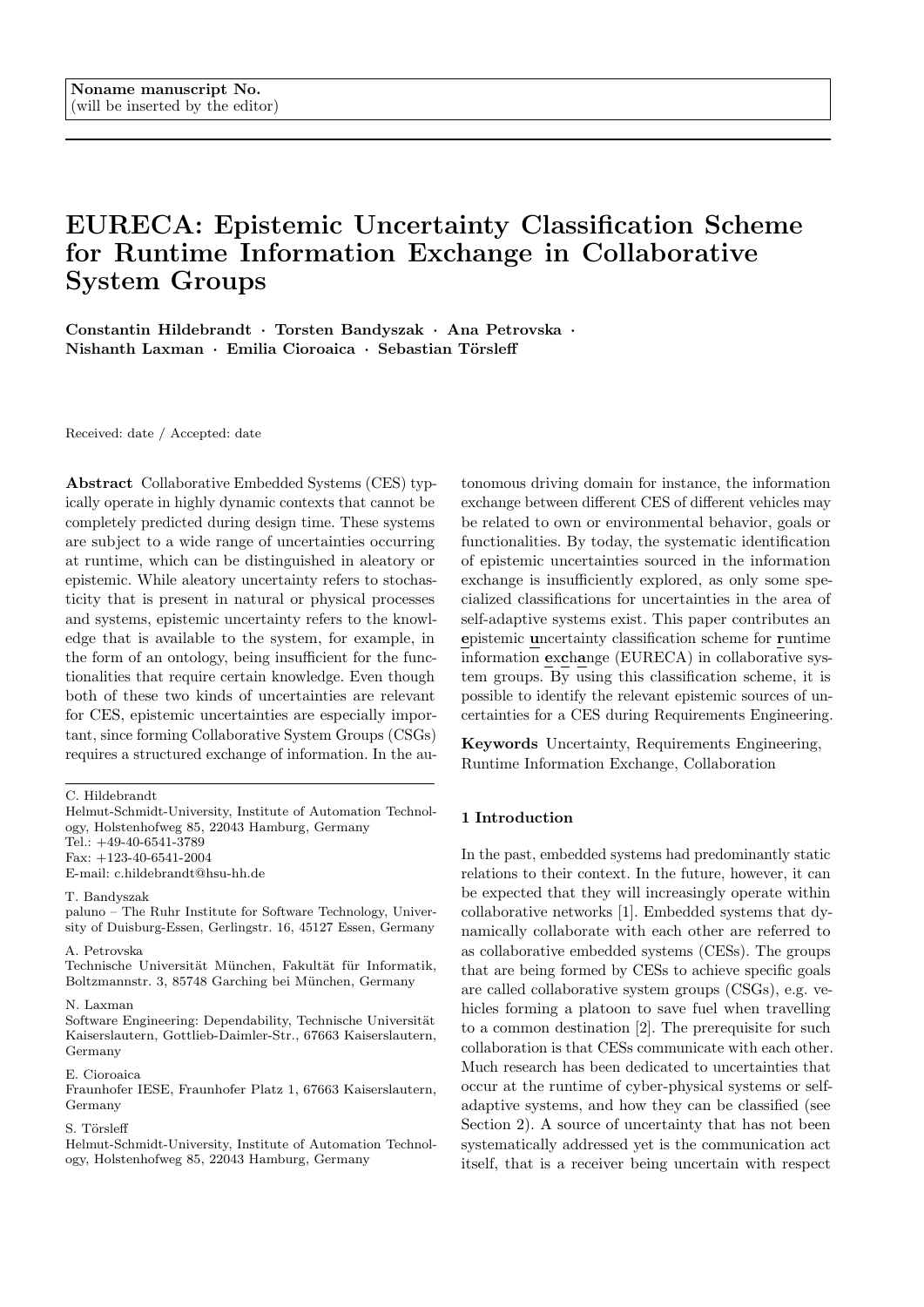$m$  is well understood but misses necessary information expected in a certain situation.

I3, situationally inconsistent information: The message m contains a set of information items  $I_m$ , and the SUC requires a set of information items to be contained in the message  $I_{req}$ . The information items of the set  $I_m$  and their specification are situationally inconsistent to the set of required information items  $I_{req}$ , so that for at least one information item  $i_j \, 2 I_m$  the following statement holds true:  $(v_j \notin v_{rj}) \wedge (rel_j \notin rel_{rj}).$  Since the required set  $I_{req}$  depends on the actual situation that the SUC is embedded in, this instance level uncertainty is situation dependent. The message  $m$  is not well understood, due to situational inconsistency.

I4, missing type membership: The message m contains a set of information items  $I_m$ , and the SUC is not able to process at least one information item  $i_j \nightharpoonup I_m$ , because the information item has no type relation:  $i_j = (v_j, rel_j = \cdot)$ . While this is independent of actual situation in which it occurs, the message m is not well understood, due to incomplete specification of the information item's type relation.

# 4.4 Epistemic Uncertainty Classification Scheme for Runtime Information Exchange

Table 1 shows the structure of the epistemic uncertainty classification scheme for runtime information exchange (EURECA), which is subsequently described. EURECA is a two-dimensional schema. The first column contains all ontologies  $O_k$  that are relevant for information exchange with context objects during runtime of the SUC. The second column contains all concepts  $c_l$ , relations  $r_m$  and attributes  $a_n$  of each  $O_k$ , which are subject to epistemic uncertainties at runtime. The next columns contain the type and instance level uncertainties defined in Sections 4.2 and 4.3. Each cell crossing a type or instance level uncertainty with concepts  $c_l$ , relations  $r_m$ and attributes  $a_n$  of  $O_k$  can be used to document an epistemic uncertainty that may occur during runtime and that has to be mitigated during the engineering. To apply EURECA, the following prerequisites have to hold:

- The ontologies  $O_k$  (e.g. goal or context ontologies) that are used for runtime information exchange are available and known.
- The use case scenarios that specify behavioral requirements of the SUC are available and known in order to elicit relevant crossings of type and instance level uncertainties with concepts  $c_l$ , relations  $r_m$  and attributes  $a_n$  of  $O_k$ .

Table 1 Epistemic uncertainty classification scheme for runtime information exchange

| $\boldsymbol{o}_k$ | $c_l, r_m, a_n$ | <b>Type level</b><br>uncertainty |                  |                |           | <b>Instance level</b><br>uncertainty         |          |    |   |
|--------------------|-----------------|----------------------------------|------------------|----------------|-----------|----------------------------------------------|----------|----|---|
|                    |                 | T1                               | T <sub>2</sub>   | T <sub>3</sub> | <b>T4</b> | 11                                           | 12       | 13 | 4 |
| Ontology $O_k$     | $c_l$           |                                  | Identified type- |                |           | <b>Identified</b>                            |          |    |   |
|                    | $r_m$           | level uncertainty<br>sources per |                  |                |           | instance-level<br>uncertainty<br>sources per |          |    |   |
|                    | $a_n$           |                                  | scenario         |                |           |                                              | scenario |    |   |

With respect to the above mentioned prerequisites, EURECA is intended to be applied during Requirements Engineering, as soon as use case scenarios or other kinds of behavioral requirements have been specified, which indicate the required information to be exchanged during runtime by SUC and COs. Please refer to [40] for a comprehensive description on behavioral requirements and their documentation with message sequence charts. Furthermore, please refer to [41] for a description on how to develop the ontologies mentioned in the first prerequisite.

# 5 Classified (Epistemic) Uncertainties in Exemplary Use Case Scenarios

This Section provides an exemplary application of the classification scheme (EURECA) which has been introduced in Section 4.4. For this, different scenarios from vehicle platooning use case are considered (Section 3.2).

In our example, we illustrate a vehicle platoon driving on a highway. As our focus is on epistemic uncertainties, the information exchange between the vehicles is considered. In particular, we focus on the joining maneuver (Section 3.2): A vehicle on the highway, not part of a platoon yet, would like to join the platoon under consideration and approaches it. As most of the important decisions are managed by a platoon leader, it is considered as SUC in all successive scenarios, and the joining vehicle is considered to be the CO for the SUC. The SUC is considered to be powered by internal combustion (IC) engine and the (potentially) joining vehicle being powered by electric motor. This gives rise to a wide range of potential uncertainties, as the information exchanged for joining a platoon contain vehicle specifications, which may significantly differ for each engine type.

The common outset to all subsequent scenarios is that the CO has to request the platoon leader to join the platoon. Hereby, SUC and CO exchange messages to establish a CSG. Despite the fact that there will be various information being exchanged, our focus for the subsequent scenarios is limited to the information ex-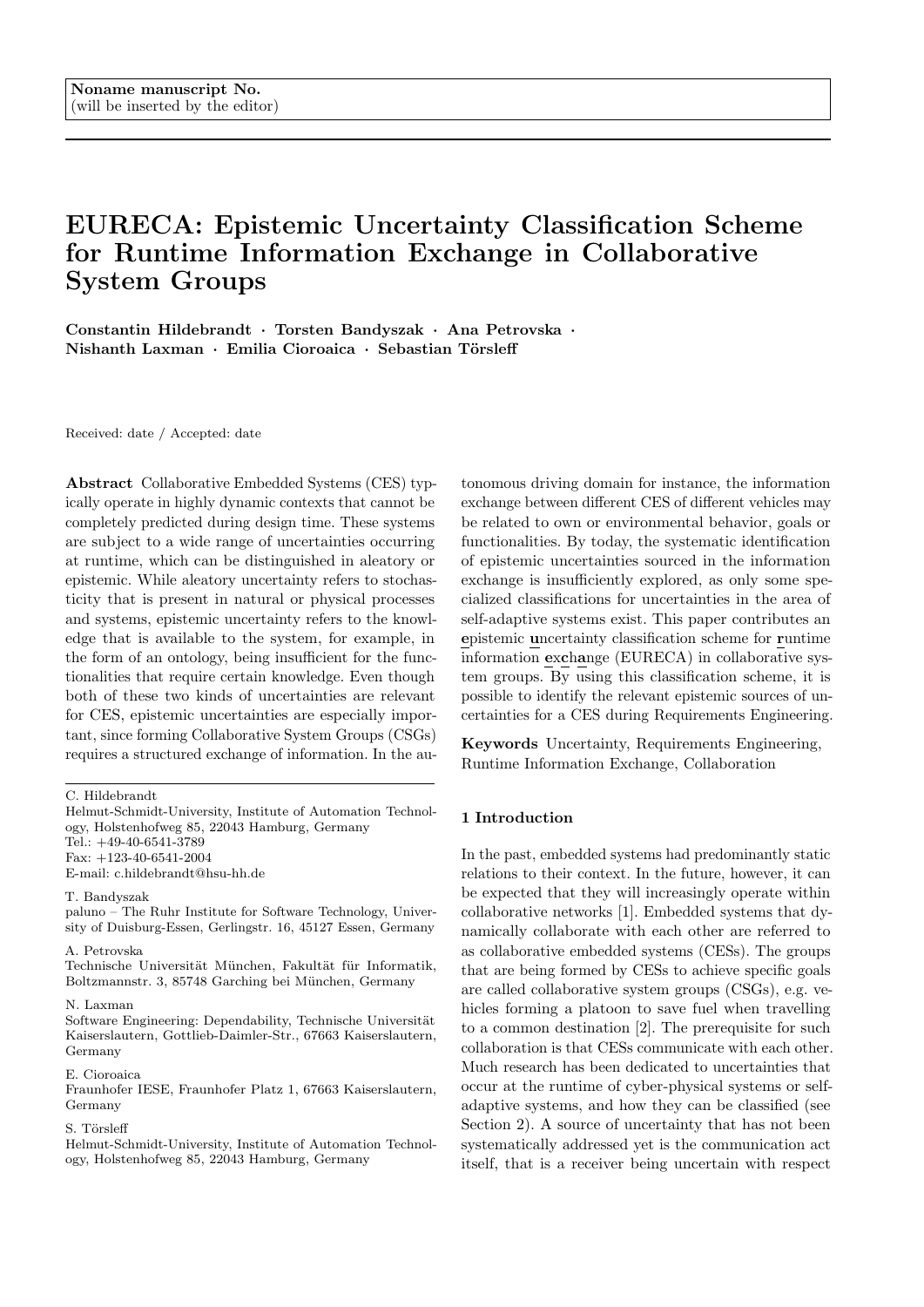

Table 2 EURECA scheme for the application scenario of vehicle platooning.  $TLU =$  type level uncertainty,  $ILU =$ instance level uncertainty

change pertaining to goal specification. To negotiate the goals, and coordinate the joining procedure, the SUC demands the CO to share some relevant goal specifications, like its "desired fuel consumption". As our focus is on information exchange (i.e. the payload of a protocol), we avoid technical details of the specific communication protocol, which are related to, e.g. how messages are structured, or how required fields and type descriptions of a message can be identified by individual vehicles.

Table 2 gives an overview of the different concepts, relations, and attributes relevant to the platooning scenario used for illustration. The table also illustrates the use of EURECA for guiding uncertainty identification during Requirements Engineering: Each cell referencing a scenario (S1-S7) indicates a relevant uncertainty identified during requirements elicitation, which somehow manifests in a certain concept, relation, or attribute considered in the development of a software-intensive system that processes information exchanged in a platoon (such as a CACC, see Section 3.2). For each filled cell we provide a description of an exemplary scenario (S1-S7), in which the respective uncertainty may occur, in the following subsections. We expect the modelling of each scenario to be done, for instance, in a message sequence chart (MSC) indicating the information exchange between SUC and CO. Due to space restrictions, we do not show the MSCs depicting each scenario subsequently.

## 5.1 Scenarios Illustrating Type Level Uncertainties

T1, known difference in scope: In this scenario (S1), the platoon leader (SUC) receives a message m specified using a known concept  $c_1$  with a known relation  $r_4$  to

an unknown concept  $c_u$ .

$$
x_k = c_1 = (t_{c_1} = \text{``MinimizeEnergyConsumption''},
$$
  
\n
$$
d_{c_1} = s(t_{c_1}))
$$
  
\n
$$
r_k = r_4 = (t_{r_4} = \text{``SupportingGoal''}, d_{r_4} = [c_1] \quad [c_u])
$$
  
\n
$$
c_u = (t_{c_u} = \text{``IncreaseDownhillRecuperation''},
$$
  
\n
$$
d_{c_u} = s(t_{c_u}))
$$

Where the definitions  $d_{x_z}$  of concepts are defined by a function s that assigns certain semantics to the term  $t_{x_z}$  respectively. We do not elaborate in detail on the function s as it depends on the language (e.g. based on temporal logics) chosen to formally represent goals.

SUC and CO have a shared goal (expressed by the concept  $c_1$ , i.e. reducing their energy consumption), but the CO has an additional goal  $c_u$  related to  $c_1$ by  $r_4$ . The term  $t_{c_u}$  is specific for the electric vehicle as it describes its goal concept to increase downhill recuperation through its electrical engine. Hence, the SUC cannot interpret message m due to a difference in scope, which is, however, known because there exists a known relation r<sup>4</sup> shared by SUC and CO.

T2, unknown difference in scope: In the case of an unknown difference in scope, let us consider the scenario S2, where the SUC knows the goal  $c_4$  to arrive at the destination of travel in an optimal state so that further trips are possible:

 $x_k = c_4 = (t_{c_4} = \text{``OptimalVehicleStateAtDestination''},$  $d_{c_4} = s(t_{c_4})$ 

Both SUC and CO prefer having some energy left in the vehicle (either fuel or electric power) after reaching the destination. However, the CO provides some further information item containing a specification of a desired state of charge  $(a_u)$  with some relation  $r_u$ , according to the following definitions that are unknown to the SUC:

$$
r_u = (t_{r_u} = \text{``HasStateOfChange''}, d_{r_u} = [c_4] \quad [a_u])
$$

$$
a_u = (t_{a_u} = \text{``StateOfChange''}, d_{a_u} = [0, 1])
$$

As a consequence, messages that contain information items using these definitions cannot be interpreted because the IC engine powered vehicles ontology only refers to a certain amount of fuel left instead of a battery charge level.

T3, distinct scope: To illustrate a completely distinct scope of two ontologies, let us assume a scenario S3 in which the SUC has the goal to reach the next fuel station  $c<sub>5</sub>$  along the planned route that has to be negotiated with the CO. From the CO, however, the SUC receives a message specified according to an unknown concept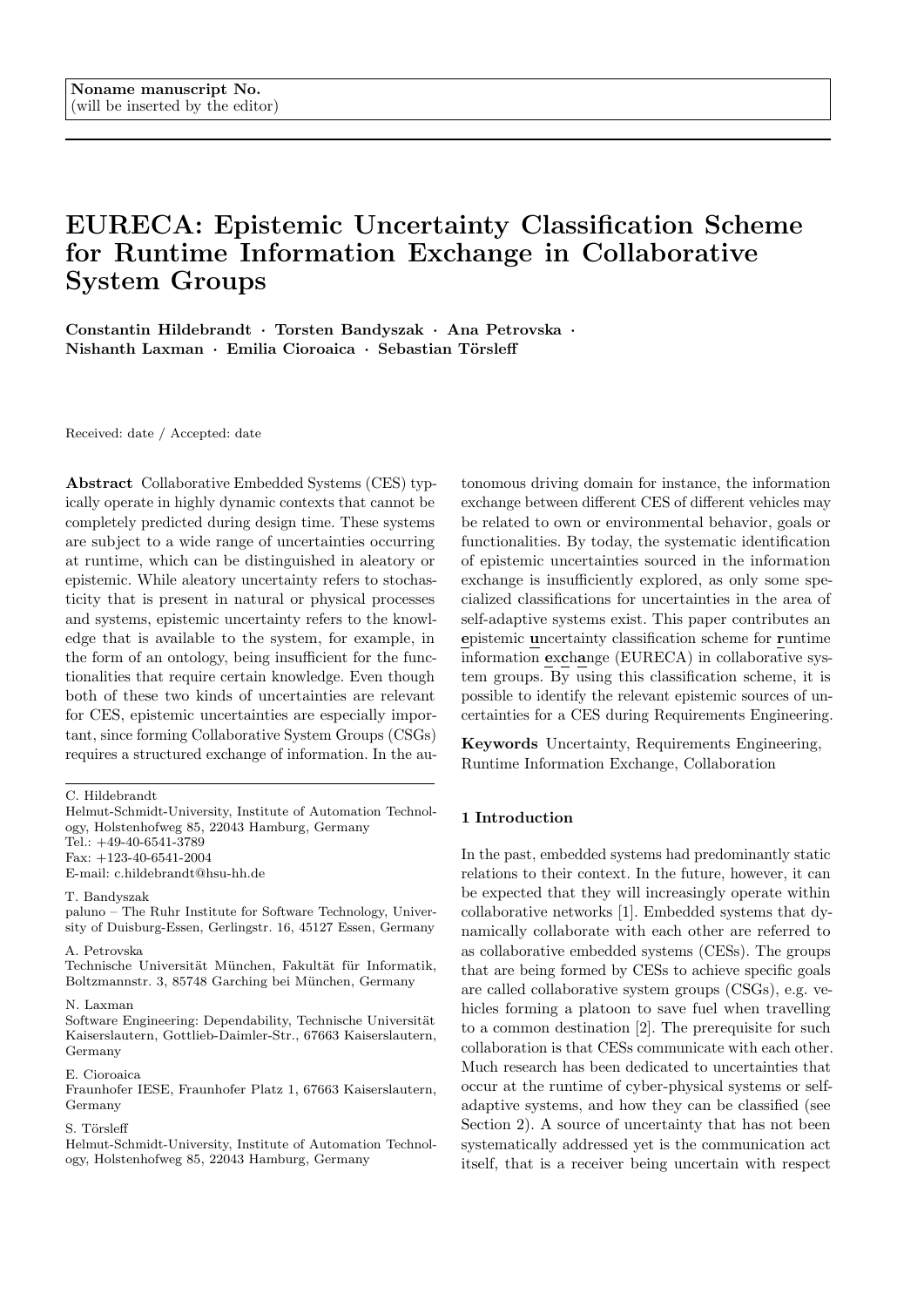$c_3$  with an unknown relation  $r_3$  and unknown attribute  $a_3$ , which are specific for electric vehicles:

 $c_u = (t_{c_u} = \text{``ReachNextChargingStation''}, d_{c_u} = s(t_{c_u}))$  $r_u = (t_{r_u} = "HasRechargePlugType", d_{r_u} = [c_u] \quad [a_u])$  $a_u = (t_{a_u} = \text{``PlugType''}, d_{a_u} = \text{``IEC 62196-2 Type 1''},$ "IEC 62196-2 Type 2", "IEC 62196-2 Type 3"g)

Both, SUC and CO want to reach their next refuel / recharge station. However, each of them has different and distinctly defined concepts, relations and associated attributes, resulting in not understanding each other. In particular, the CO specifies the goal to reach the next charging station, with different relevant attributes such as the required charging plug type.

T4, Inconsistent ontological commitments: To illustrate the case T4, we consider a scenario S4, which is concerned with exchange of messages containing information items that the SUC and the CO can understand according to their ontologies. The SUC receives a message including an information item referencing  $c_1$  (see above) with a known relation  $r_2$  and known attribute  $a_1$ , which can be mapped to the SUCs ontology  $O_{SUC}$ :

$$
r_k = r_2 = (t_{r_2} = \text{``HasMaxConsumption''},
$$
  
\n
$$
d_{r_2} = [c_1] \quad [a_1])
$$
  
\n
$$
x_k = a_1 = (t_{a_1} = \text{``MaxEnergyConsumption''},
$$
  
\n
$$
d_{a_1} = \text{float: [liters/100km; max. 100, min.2])}
$$

However, the ontology of the CO differs in the sense that it includes another, differing definition of the attribute  $a_1$  due to the fact that electric vehicles define their energy consumption in a different unit (kWh/km):

 $x_{IOC} = a_1 = (t_{a_1} = \text{``MaxEnergyConsumption''},$  $d_{a_1} = \text{float: } [kWh/\text{km}; \text{ max. } 70, \text{ min. } 5]$ 

Both attribute definitions involve numeric real values in certain intervals, (using "float" as data type), but their semantics and logical implication is different, resulting in misinterpretation and thereby uncertainty.

### 5.2 Scenarios Depicting Instance Level Uncertainties

I1, semantically inconsistent information: In order to illustrate the case that uncertainties may occur due to semantically inconsistent information, we consider a scenario S5 in which the SUC demands a refinement of the goal  $c_1$  by means of an attribute  $a_1$  containing a concrete floating point number value of the vehicle's

maximum desired fuel consumption:

$$
c_1 = (t_{c_1} = \text{"MinimizeEnergyConsumption", } d_{c_1} = s(t_{c_1}))
$$
  
\n
$$
r_2 = (t_{r_2} = \text{"hasMaxConsumption", } d_{r_2} = [c_1] \quad [a_1])
$$
  
\n
$$
a_8 = (t_{a_8} = \text{"MaxFuelConsumption", } d_{a_8} = \text{float: [liters/100km]})
$$

However, the CO is only is able to specify the maximum power consumption  $a_6$ , which is also known to the SUC but used to specify different concepts than  $c_1$ , e.g. related to the vehicle's battery or power outlet. Nevertheless, the CO sends a message  $m$  containing an information item  $i_1$  that specifies  $a_6$  as a refinement of  $c_1$  to the platoon.

$$
a_6 = (t_{a_6} = "MaxPowerConsumption",d_{a_6} = float: [kW])i_1 = (v_1 = (c_1, a_6), rel_1 = r_2)
$$

The message  $i_1$  sent by the CO contains a reference to the relation  $r_2$  (using rel<sub>1</sub>, see Section 4.1), which, however, is inconsistent w.r.t. the semantic definition of  $r_1$  according to the ontology  $O_{SUC}$  of the platoon leader, since the target of the relation  $r_2$  is defined to be the attribute  $a_1$  only.

I2, situationally incomplete information: The case I2 can be illustrated using the scenario S5 (see above) as well. In this case however, instead of using a relation inconsistent to its type definition, the CO simply does not provide the information item that is needed for the SUC to evaluate whether joining is granted or not. This may be due to the reason, that the CO is unable to specify a maximum desired fuel consumption because of its different engine properties. Thus, an attribute that is required to be conveyed in the message  $m$ , i.e.,  $i_2 = (v_2, rel_2 = a_8)$  2  $I_{req}$ , is not received by the SUC, and neither is the relation  $r_2$ .

I3, situationally inconsistent information: Considering a scenario S6 in which the CO has successfully joined the platoon, the SUC may periodically (e.g. once every 60 seconds) request each following vehicle to report their status, including, e.g. their current destination of travel, or the estimated remaining driving range, in order to monitor the platoon stability, and to identify potential refueling stations, if necessary.

The CO's first report  $m_1$  contained a remaining driving distance of 120 km, as specified by:

$$
i_3 = (v_3 = 120, rel_3 = a_2)
$$
  
 $a_2 = (t_{a_2} =$  "DistanceRemaining",  $d_{a_2}$  = float: [km])

Afterwards, the platoon has to brake several times. As electric vehicles recharge their battery while braking, the CO is able to actually increase the remaining driving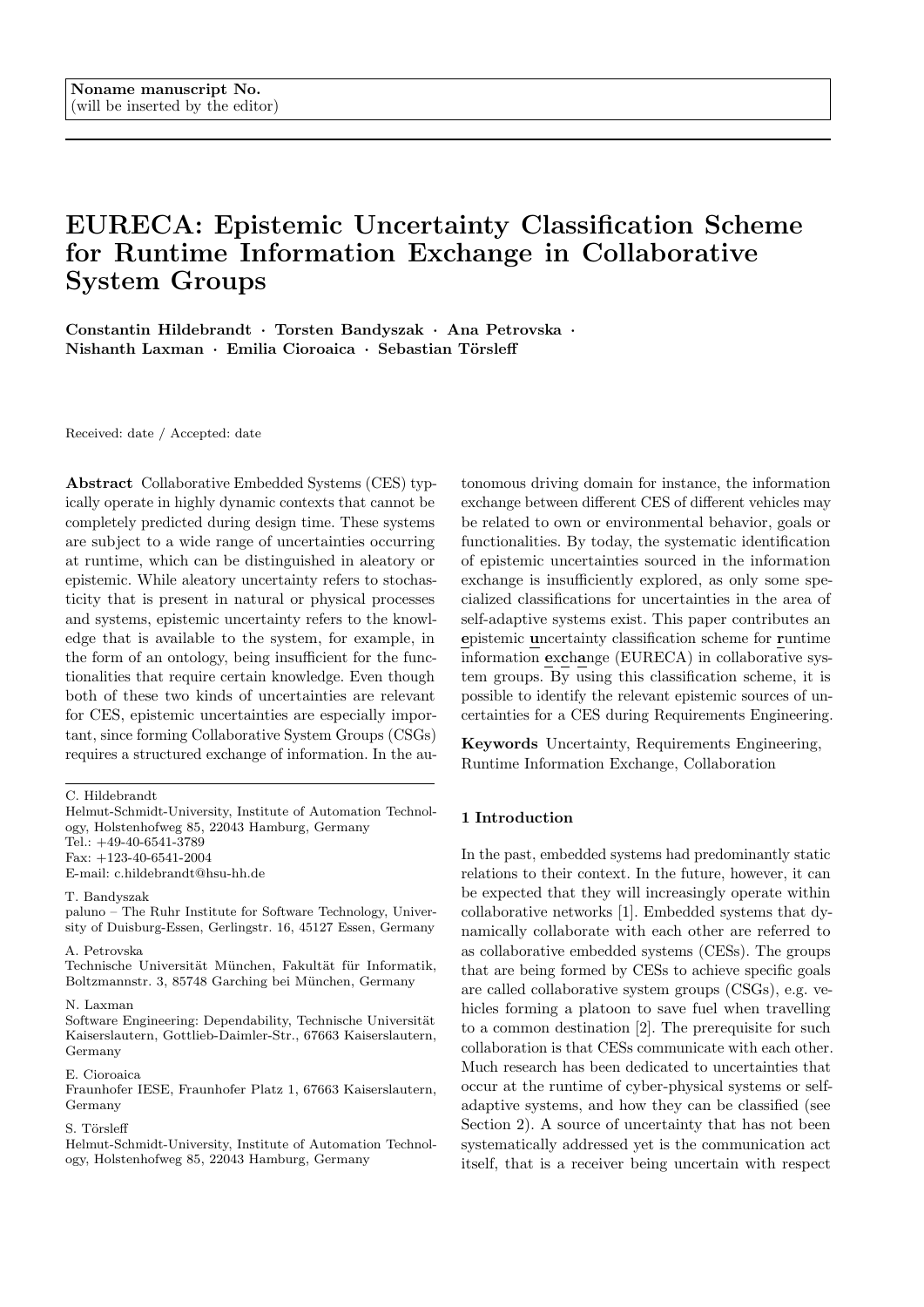distance, while the IC engine vehicle had a decreasing remaining driving distance. Hence, the CO's next report  $m_2$  contains a slightly increased driving range left  $i_4 = (v_4 = 123, rel_1 = a_2)$ . The SUC, however, uses an ontology  $O_{SUC}$  for IC vehicles, and thus requires each vehicle to report a decreased driving range as time proceeds. Hence, based on  $m_1$  the SUC expected a value  $v_4$  123 to be contained in  $m_2$ .

I4, missing type membership: In the last scenario S7, coordination messages are exchanged between the SUC and the following vehicles during operation. Due to communication failure or bad logic on the CO's side in general, messages might be corrupted during information exchange. One such corrupted message m could contain an information item  $i<sub>5</sub>$  that does not contain a relation to a type description  $rel_5$ . For instance, consider the following information item received by the SUC:

 $i_5 = (v_5 = 5231'33.7" \text{N} 1318'50.9" \text{E}, rel_5 =$ ;)

Because  $rel_5$  is missing, the SUC is not able to interpret the value  $v_5$  correctly. The SUC could infer from the string format that it is a geographical coordinate, but the semantics to interpret the value is not known. It could be the destination of travel, but also, e.g. the coordinates of the closest refueling or recharging station on the route.

# 6 Conclusion and Outlook

Collaborative Embedded Systems (CES) collaborate in order to achieve common goals during runtime, where they form groups of Collaborative Systems (CSG). These kinds of interactions require an exchange of information at runtime, since, for instance, commonalities on goals have to be negotiated. Due to fact, that either knowledge or situations can be very heterogeneous for these kinds of systems, several epistemic uncertainties can occur during runtime. In order to consider these uncertainties that can occur during runtime, we defined general sources of uncertainties located in information exchange and introduced a two dimensional classification schema (EURECA), which can be applied during Requirements Engineering for identifying such uncertainties. We used examples from the autonomous driving domain to illustrate the schema. The authors intention is, that EURECA is not limited to this domain only due to its general structure that only requires the ontologies used for the specification of information exchange and a specification of behavioral requirements of the SUC as a prerequisite. It could for instance be used in safety analysis to identify possible failures at an early stage and corresponding counter measures can be incorporated to avoid safety critical scenarios. However, the

actual application of the scheme to other domains and the detailed evaluation of this application is up to future work of the authors, which is twofold.

First, we will be concerned with building industry applicable ontologies (e.g. goal ontologies) for the specification of exchanged information in different domains (i.e. autonomous driving, distributed energy resources, adaptable and flexible factories) and apply the scheme for these ontologies to further evaluate it. Based on this, we will extend the intended application of EURECA from the requirements phase to the design and runtime phase (e.g. models at runtime). Hereby, a developer should be enabled to implement uncertainty awareness or even (semi) automatic uncertainty mitigation to CESs.

Acknowledgements The contribution presented in this paper was funded by the German Federal Ministry of Education and Research under grant number 01IS16043 Collaborative Embedded Systems (CrESt).

## References

- 1. Manfred Broy. Engineering cyber-physical systems challenges and foundations. In Complex Systems Design and Management, pages 1-13. Springer, 2013.
- 2. Dongyao Jia, Kejie Lu, Jianping Wang, Xiang Zhang, and Xuemin Shen. A survey on platoon-based vehicular cyber-physical systems. IEEE Communications Surveys Tutorials, 18(1):263–284, 2016.
- 3. Warren E. Walker, Poul Harremoës, Jan Rotmans, Jeroen P. van der Sluijs, Marjolein B.A. van Asselt, Peter Janssen, and Martin P. Krayer von Krauss. Defining uncertainty: a conceptual basis for uncertainty management in model-based decision support. Integrated assessment, 4(1):5–17, 2003.
- 4. Jens Christian Refsgaard, Jeroen P. van der Sluijs, Anker Lajer Højberg, and Peter A. Vanrolleghem. Uncertainty in the environmental modelling process–a framework and guidance. Environmental modelling & software, 22(11):1543–1556, 2007.
- 5. Naeem Esfahani and Sam Malek. Uncertainty in selfadaptive software systems. In Software Engineering for Self-Adaptive Systems II, pages 214–238. Springer, 2013.
- 6. Andres J. Ramirez, Adam C. Jensen, and Betty H.C. Cheng. A taxonomy of uncertainty for dynamically adaptive systems. In Proceedings of the 7th International Symposium on Software Engineering for Adaptive and Self-Managing Systems, pages 99–108. IEEE Press, 2012.
- 7. Diego Perez-Palacin and Raffaela Mirandola. Uncertainties in the modeling of self-adaptive systems: a taxonomy and an example of availability evaluation. In Proceedings of the 5th ACM/SPEC international conference on Performance engineering, pages 3–14. ACM, 2014.
- 8. Sara Mahdavi-Hezavehi, Paris Avgeriou, and Danny A classification framework of uncertainty in architecture-based self-adaptive systems with multiple quality requirements. In Managing Trade-Offs in Adaptable Software Architectures, pages 45–77. Elsevier, 2017.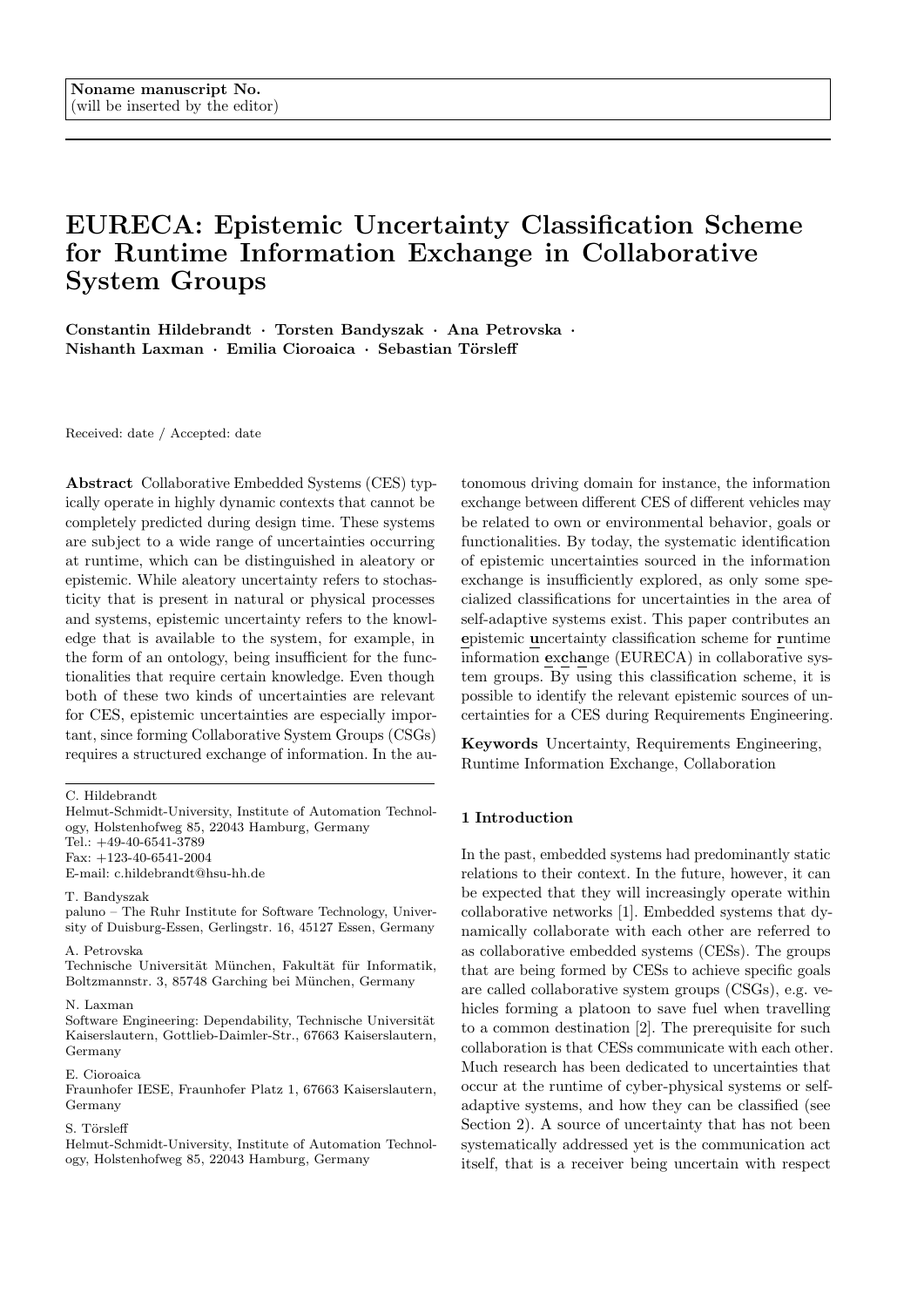- 9. Javier Cámara, David Garlan, Won Kang Gu, Peng Wenxin, and Bradley Schmerl. Uncertainty in selfadaptive systems: Categories, management, and perspectives. 2018.
- 10. Man Zhang, Bran Selic, Shaukat Ali, Tao Yue, Oscar Okariz, and Roland Norgren. Understanding uncertainty in cyber-physical systems: A conceptual model. In European Conference on Modelling Foundations and Applications, pages 247–264. Springer, 2016.
- 11. Antoine Cailliau and Axel van Lamsweerde. Handling knowledge uncertainty in risk-based requirements engineering. In Requirements Engineering Conference (RE), 2015 IEEE 23rd International, pages 106–115. IEEE, 2015.
- 12. Anna Maria Lombardi. The epistemic and aleatory uncertainties of the etas-type models: an application to the central italy seismicity. Scientific reports, 7(1):11812, 2017.
- 13. Armen Der Kiureghian and Ove Ditlevsen. Aleatory or epistemic? does it matter? Structural Safety, 31(2):105– 112, 2009.
- 14. Kristopher Welsh and Pete Sawyer. Understanding the scope of uncertainty in dynamically adaptive systems. In International Working Conference on Requirements Engineering: Foundation for Software Quality, pages 2– 16. Springer, 2010.
- 15. David Garlan. Software engineering in an uncertain world. In Proceedings of the FSE/SDP workshop on Future of software engineering research, pages 125–128. ACM, 2010.
- 16. Kuo-Yun Liang, Jonas Mårtensson, and Karl H. Johansson. Heavy-duty vehicle platoon formation for fuel efficiency. IEEE Transactions on Intelligent Transportation Systems, 17(4):1051–1061, April 2016.
- 17. Marian Daun, Jennifer Brings, Thorsten Weyer, and Bastian Tenbergen. Fostering concurrent engineering of cyber-physical systems a proposal for an ontological context framework. In 2016 3rd International Workshop on Emerging Ideas and Trends in Engineering of Cyber-Physical Systems (EITEC), pages 5–10. IEEE, 2016.
- 18. Ana Petrovska and Florian Grigoleit. Towards context modeling for dynamic collaborative embedded systems in open context.
- 19. Jennifer Brings, Marian Daun, Constantin Hildebrandt, and Sebastian Törsleff. An ontological context modeling framework for coping with the dynamic contexts of cyberphysical systems. In MODELSWARD, pages 396–403, 2018.
- 20. Ann Hsu, Sonia Sachs, Farokh Eskafi, and Pravin Varaiya. The design of platoon maneuvers for ivhs. In 1991 American Control Conference, pages 2545–2550, June 1991.
- 21. Kakan C. Dey, Li Yan, Xujie Wang, Yue Wang, Haiying Shen, Mashrur Chowdhury, Lei Yu, Chenxi Qiu, and Vivekgautham Soundararaj. A review of communication, driver characteristics, and controls aspects of cooperative adaptive cruise control (CACC). 17(2):491–509.
- 22. Michele Segata, Bastian Bloessl, Stefan Joerer, Falko Dressler, and Renato L. Cigno. Supporting platooning maneuvers through ivc: An initial protocol analysis for the join maneuver. In 2014 11th Annual Conference on Wireless On-demand Network Systems and Services (WONS), pages 130–137, April 2014.
- 23. Piergiuseppe Mallozzi, Massimo Sciancalepore, and Patrizio Pelliccione. Formal verification of the on-the-fly vehicle platooning protocol. In Ivica Crnkovic and Elena Troubitsyna, editors, Software Engineering for Resilient

Systems, Lecture Notes in Computer Science, pages 62–75. Springer International Publishing, 2016.

- 24. Emilia Cioroaica, Thomas Kuhn, and Thomas Bauer. Prototyping automotive smart ecosystems. In 2018 48th Annual IEEE/IFIP International Conference on Dependable Systems and Networks Workshops (DSN-W). IEEE, 2018.
- 25. Karl Michael Popp. Goals of software vendors for partner ecosystems–a practitioner s view. In International Conference of Software Business, pages 181–186. Springer, 2010.
- 26. Majid A. Khan and Ladislau Boloni. Convoy driving through ad-hoc coalition formation. In 11th IEEE Real Time and Embedded Technology and Applications Symposium, pages 98–105, March 2005.
- 27. Charmaine Toy, Kevin Leung, Luis Alvarez, and Roberto Horowitz. Emergency vehicle maneuvers and control laws for automated highway systems. IEEE Transactions on Intelligent Transportation Systems, 3(2):109–119, June 2002.
- 28. Maytheewat Aramrattana, Tony Larsson, Jonas Jansson, and Cristofer Englund. Dimensions of cooperative driving, its and automation. In 2015 IEEE Intelligent Vehicles Symposium (IV), pages 144–149, June 2015.
- 29. Sebastian Ebers, Horst Hellbck, Dennis Pfisterer, and Stefan Fischer. Short paper: Collaboration between vanet applications based on open standards. In 2013 IEEE Vehicular Networking Conference, pages 174–177, December 2013.
- 30. Xiangheng Liu, Andrea Goldsmith, Sunider S. Mahal, and J. Karl Hedrick. Effects of communication delay on string stability in vehicle platoons. In 2001 IEEE Intelligent Transportation Systems Proceedings, pages 625–630, August 2001.
- 31. Torsten Bandyszak, Patrick Kuhs, Jasmin Kleinblotekamp, and Marian Daun. On the use of orthogonal context uncertainty models in the engineering of collaborative embedded systems. In Ina Schaefer, Loek Cleophas, and Michael Felderer, editors, Joint Proceedings of the Workshops at Modellierung 2018 co-located with Modellierung 2018, volume 2060 of CEUR Workshop Proceedings, pages 121–130. CEUR-WS.org, 2018.
- 32. Javier Barrachina, Piedad Garrido, Manuel Fogue, Francisco J. Martinez, Juan-Carlos Cano, Carlos T. Calafate, and Pietro Manzoni. Caova: A Car Accident Ontology for VANETs. In 2012 IEEE Wireless Communications and Networking Conference (WCNC), pages 1864–1869, April 2012.
- 33. Javier Barrachina, Piedad Garrido, Manuel Fogue, Francisco J. Martinez, Juan-Carlos Cano, Carlos T. Calafate, and Pietro Manzoni. VEACON: A Vehicular Accident Ontology designed to improve safety on the roads. Journal of Network and Computer Applications, 35(6):1891–1900, November 2012.
- 34. Michele Ruta, Floriano Scioscia, Filippo Gramegna, Saverio Ieva, Eugenio Di Sciascio, and Raffaello P. De Vera. A Knowledge Fusion Approach for Context Awareness in Vehicular Networks. IEEE Internet of Things Journal, 5(4):2407–2419, August 2018.
- 35. Derlis Gregor, Sergio L. Toral, Teresa Ariza, Federico Barrero, Raúl Gregor, Jorge Rodas, and Mario Arzamendia. A methodology for structured ontology construction applied to intelligent transportation systems. Computer Standards & Interfaces, 47:108–119, August 2016.